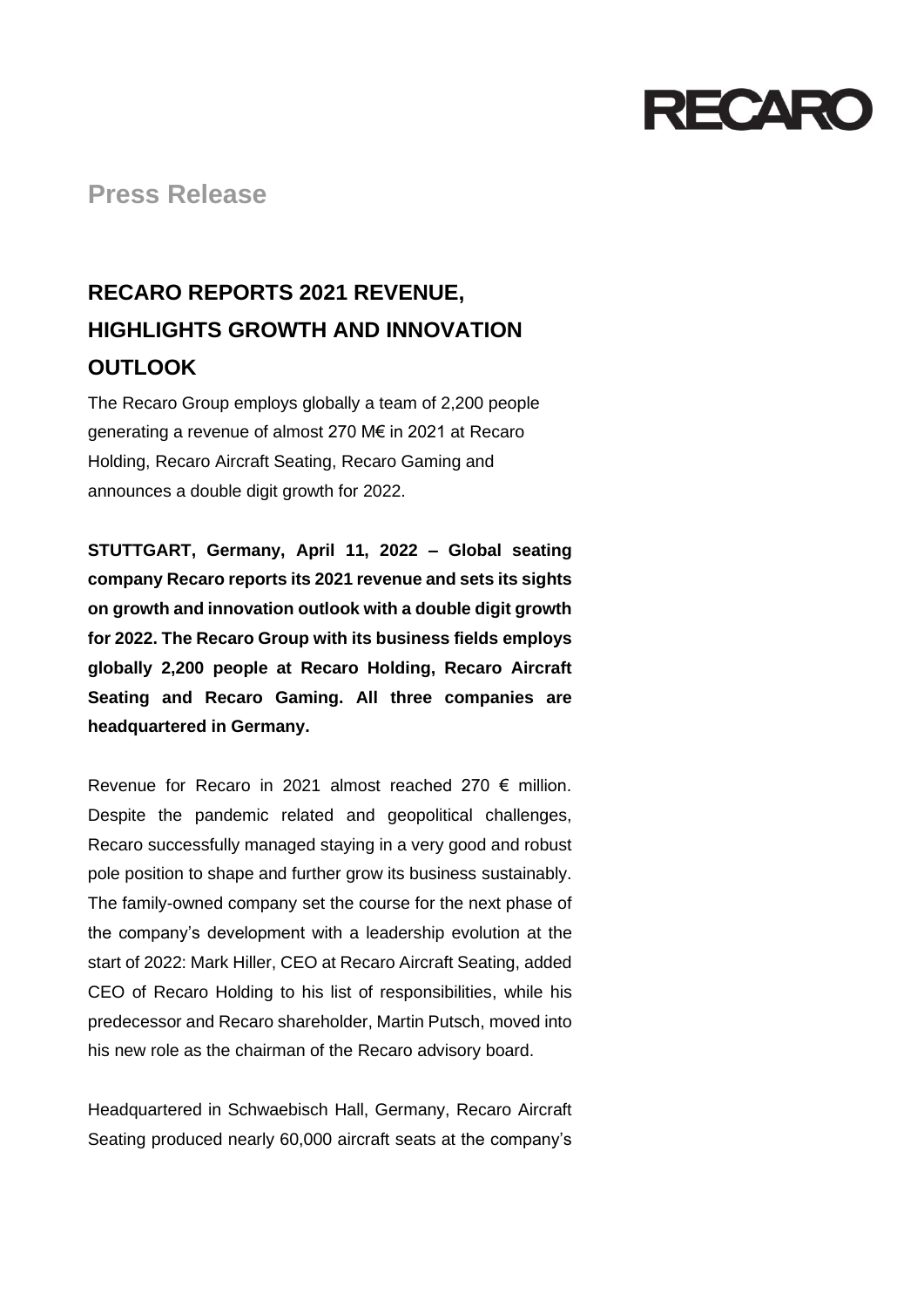

## Page 2 of 4

four global sites, which is slightly more than 2020 production numbers. Recaro Aircraft Seating continues its investments into R&D having allocated over 10 % in 2021 and also invested 50 M€ in a brand-new customer service center featuring a crash facility and flam-lab.

The Touch & Go program focusing on cost-efficiency was a key measure to manage the pandemic, the company's cost efficiency increased in 2021 by 30 %. An important program to balance out market cost challenges, like in the field of logistics.

The Recaro Customer Service business is in full recovery mode, a new product-offer with the pre-configurated seat, Sprint (from order to delivery 2 months), being a significant driver. The newest CL6720 business class seat received the Focus Open Special Mention Award and the company's Poland site earned recognition for its commitment to sustainability and strong leadership.

Recaro Aircraft Seating is proud: The annual global customer satisfaction survey conducted in a difficult market environment resulted in a relevant increase of the NPS (=net promoter score), underlining the very good level of customer satisfaction. The company continues work on expanding its footprint in the economy and business class as well as regional jet markets.

At Recaro Gaming, nearly 10,000 gaming seats were sold in 2021, which is a 60% increase in 2021 sales. Recaro Gaming unveiled its latest gaming seat, the Recaro Rae, which finds its roots in decades of Recaro seating expertise. This new seat has received recognition and honors from PC Magazin, Basic Tutorials, Gameswelt, among others. An increased use of home offices has led to greater interest in the performance and ergonomics of the Recaro Gaming seats. Expansion plans for Recaro Gaming are also in the works, as the products have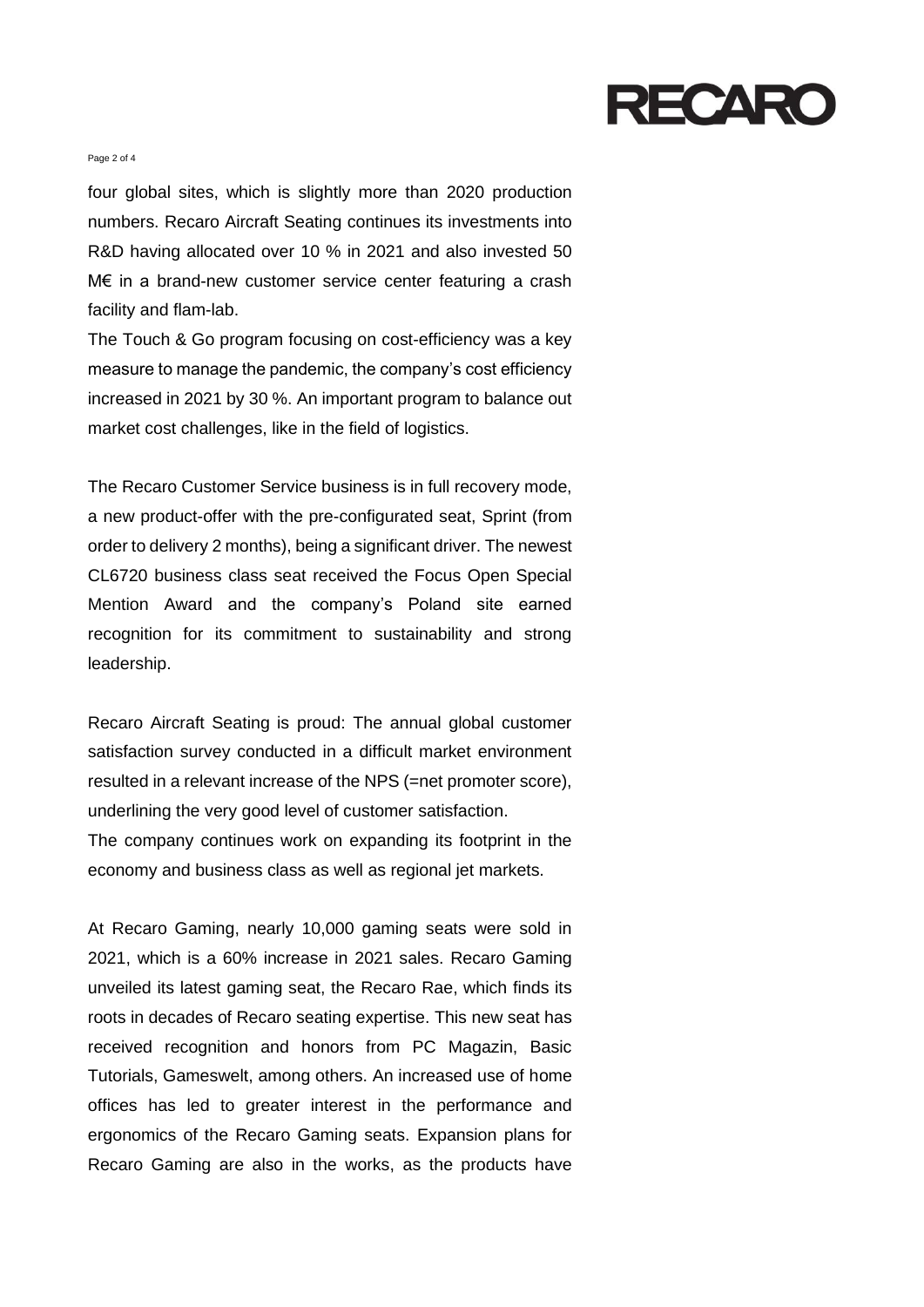

Page 3 of 4

generated interest in countries beyond its current market encompassing Germany, Austria and Switzerland.

Most recently, Recaro has entered the train seating market for the first time in company history. Recaro aims to pave the way for new seating technology and broaden the company's scope with an acquisition investment of double digit million euros in Poland-based train seating company Growag.

RECARO participates in various new developments for new mobility solutions like Hyperloop. Driving change in new and exciting markets, Recaro continues to seek out ways to enhance seating experiences based on the latest ergonomics requirements. Involvement in this one-of-a-kind transportation service has pushed Recaro to the forefront of innovation.

The Recaro Shop is also growing, now shipping bestselling Recaro-branded merchandise to nearly 30 European countries. The retail shop anticipates a global expansion before the end of 2022.

Commercial vehicle seating is a business segment where Recaro continues receiving the very popular brand award since 2013 every year.

"Our global set up enables us to manage a strong market recovery. We are looking ahead to a positive growth outlook driven by major investments in new technologies and expanding our global footprint into new market segments, like train seating," said Dr. Mark Hiller, CEO at Recaro. "As always our global employees are the company's most important assets and are the cornerstone of our business success. Thanks to their hard work, we are well-positioned for future progress and advancement."